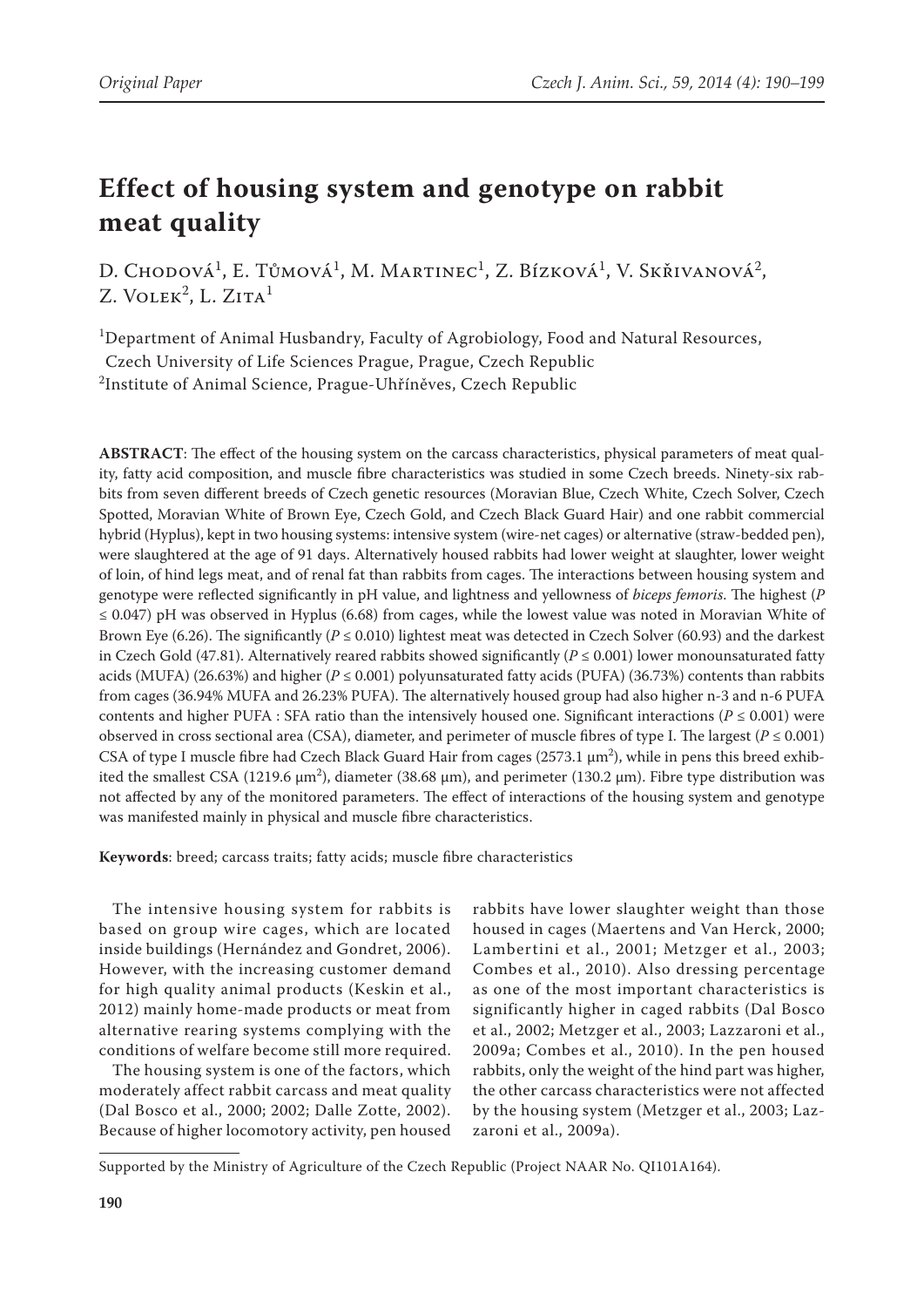Similarly as live weight, parameters of meat quality can also be affected by the housing system. Rabbit meat is easily digestible and has a very high nutritional value. It is high in protein, low in fat, low in cholesterol – approximately 59 mg/100 g muscle (Gondret et al., 1998) and also the n-3/n-6 polyunsaturated fatty acids ratio is low (Hernández and Gondret, 2006; Cavani et al., 2009). Fats in rabbit meat contain about 36.9% saturated fatty acids (SFA) (Hernández, 2008), around 60% unsaturated fatty acids and polyunsaturated fatty acids (PUFA), and roughly 32.5% fatty acids (FA) in total (Dalle Zotte and Szendrö, 2011). Volek et al. (2012) stated that rabbits reared at the lower stocking density yielded hind leg meat with the lower content of medium-chain fatty acids. Housing system influenced physical characteristics of meat – pH (Dal Bosco et al., 2000, 2002) and colour of meat (Dal Bosco et al., 2002; Dalle Zotte et al. 2009; Combes et al., 2010). As mentioned above, many authors studied the influence of housing system on performance, meat quality, and other parameters in hybrids, but only few authors examined this effect in local rabbit breeds. According to D'Agata et al. (2009) and Lazzaroni et al. (2009a), Italian local breeds had higher dressing out percentage in cage or indoor housing system than in pens or outdoor system. However, these authors show contradictory results of meat characteristics. The present study is the first study which investigates the effect of the housing system on meat quality characteristics, especially on muscle fibre parameters in Czech local rabbit breeds. Consequently, the aim of this study was to evaluate the effect of the two housing systems and genotype on slaughter parameters, physical traits of meat, muscle fibre characteristics, and fatty acids composition.

#### **MATERIAL AND METHODS**

A total of 96 rabbits ( $n = 6$ ) of eight different genotypes housed in two systems were included in the experiment. The following Czech rabbit genetic resources were represented: giant breed Moravian Blue (MB), medium breeds Czech White (CW), Czech Spotted (CS), Czech Solver (CSo), Moravian White of Brown Eye (MW), small breeds Czech Black Guard Hair (CB), Czech Gold (CG), and a commercial hybrid Hyplus (PS 19 × PS 39). Pure breed characteristics were described by Tůmová et al. (2011). Rabbits were weaned at 42 days of age, housed in two different housing systems. In intensive system, rabbits were housed in collective wire net cages Kovobel D-VK-72 (Kovobel, Domažlice, Czech Republic) with the density of 1 rabbit per 0.09  $\mathrm{m}^2$  (2 rabbits per cage). In alternative system, rabbits were housed in straw-bedded pens with the same density of 1 rabbit per 0.09  $m^2$  (10 rabbits per pen). Environmental conditions in both housings were the following: temperature 16–17°C, relative humidity 65%, lightening period 12 h light : 12 h darkness. Rabbits in both housing systems were fed *ad libitum* by commercial pelleted diet with the following nutrient content: crude protein 184 g/kg, crude fibre 169 g/kg, starch 117 g/kg, and fat 36.8 g/kg and had *ad libitum* access to water.

Rabbits were selected for slaughter and meat quality presented on average weight of each genotype and housing system at the age of 91 days. The method of slaughter measurement was in accord with Blasco and Ouhayoun (1996). Slaughtered rabbits were bled, and the skin, genitals, bladder, gastrointestinal tract, and distal portion of the legs were removed. Carcasses without thoracic cage organs, liver, kidneys, perirenal fat, but including head were weighed immediately to acquire the hot carcass weight for dressing-out percentage. Dressing out percentage was calculated by dividing the value of hot carcass weight by the value of live weight at 91 days of age. Then, the carcass was cut between the last thoracic and first lumbar vertebra, following the prolongation of the  $12<sup>th</sup>$  rib when cutting the thoracic wall to determine hind part, section between the  $6<sup>th</sup>$  and 7th lumbar vertebra, cutting the abdominal wall transversely to the vertebral column to determine loin, and then separation of hind legs and hind leg meat. Subsequently, the hind legs were used to determine meat quality characteristics. The pH value was measured 45 min *post mortem* using calibrated pH meter WTW pH 330i (WTW, Weilheim, Germany) with glass core probe, which was introduced 1 cm deep into the *biceps femoris*  muscle. Colour characteristics *L*\* (lightness), *a*\* (redness), and *b*\* (yellowness) were determined 45 min *post mortem* on the cross section of *biceps femoris* muscle using a spectrophotometer Minolta SpectraMagic<sup>™</sup> NX (Konica Minolta Sensing Inc., Osaka, Japan). Samples of *biceps femoris* muscle were taken from slaughtered rabbit for determination of histochemical parameters. Samples were frozen in 2-methylbutane cooled by liquid nitrogen (–156°C) and then stored at –80°C until analysis. Cross-sections (12 μm) were cut with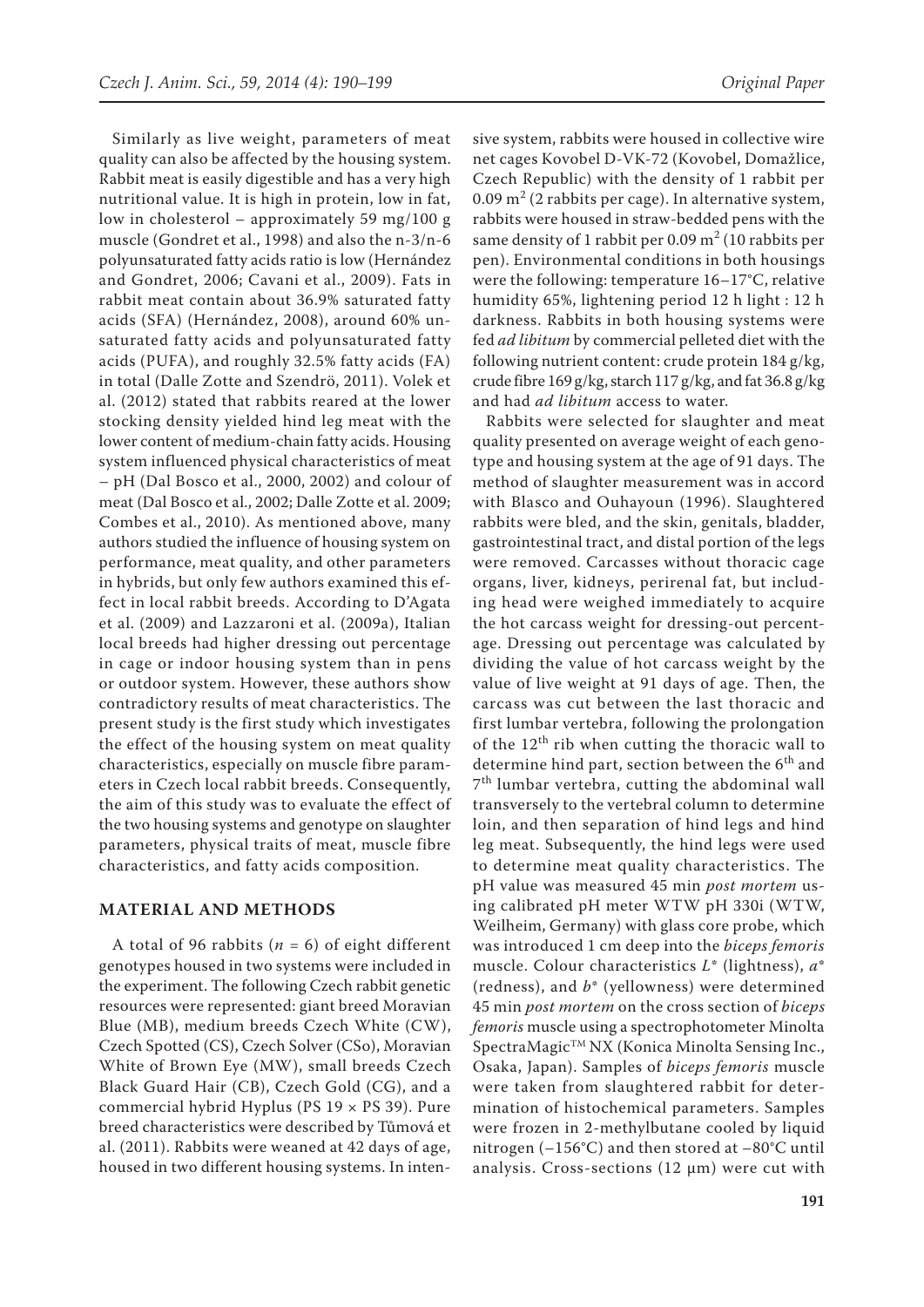a cryostat Leica CM1850 (Leica Microsystems Nussloch GmbH, Nussloch, Germany) at –20°C. Subsequently, staining for myofibrillar ATPase was performed after preincubation in alkaline buffer according to methodology by Brooke and Kaiser (1970). Fibres were typed according to the nomenclature of previous authors as type I and II. Characteristics of muscle fibres (fibre cross sectional area, diameter, perimeter, circularity) were determined using NIS Elements AR software (Version 3.1, 1991). Subsequently the fibre type distribution was calculated.

A homogeneous mixture of deboned hind leg meat of each rabbit was analyzed for fatty acid composition after chloroform-methanol extraction of total lipids (Folch et al., 1957) by gas chromatography (Hewlett-Packard 6890; Agilent Technologies, Inc., Wilmington, USA) equipped with a programmed 60 m DB-23 capillary column (150–230°C) and flame-ionization detector. Alkaline *trans-*methylation of FA was performed as described by Raes et al. (2003). 1 μl samples of FAME in hexane were injected at a 1 : 40 split ratio. The separation conditions were as follows: initial temperature of 60°C held for 7 min was followed by temperature increase to 110°C at the rate of 20°C/min held for 4 min, by increase to 120°C at the rate of 10°C/min held for 4 min, by increase at the rate of 15°C/min to 170°C, of 2°C/min to 210°C, held for 13.5 min, and by final temperature increase to 230°C at the rate of 40°C/min and held for 7 min. Fatty acids were identified according to retention times corresponding to standards.

Data were processed by Two-Way Analysis of Variance (ANOVA) (interaction of housing system and genotype) using the GLM procedure of SAS (Statistical Analysis System, Version 9.2, 2003). The significance of differences between groups was tested by the Duncan test. The value of  $P \leq 0.05$ was considered significant for all measurements.

### **RESULTS AND DISCUSSION**

Results of live weight and slaughter characteristics are shown in Table 1. No interaction between housing system and genotype was detected in any carcass traits. Slaughter weight was significantly  $(P \le 0.003)$  affected by housing system. Higher live weight was detected in caged rabbits (2416 g) than in rabbits on litter (2202 g). Likewise, Lambertini et al. (2001), Dal Bosco et al. (2002), and Metzger et al. (2003) observed similar results of slaughter

weight between intensive and alternative housing system. According to Princz et al. (2008), the lower weight of pen housed rabbits could be attributed to the higher locomotory activity, but in the present study, the housing area was the same in both systems. Slaughter weight of rabbit genotypes corresponded with size of different breeds. The highest slaughter weight was detected in the giant breed MB in both systems, on the other hand, the lowest in the small breed CB kept on litter. In contrast, for example in the CW the largest differences in live weight were associated with the cage and litter housing system, while in CS or Hyplus rabbits no variances in live weight due to various housing systems were registered. Slaughter weight of the commercial hybrid at slaughter age was lower compared to MB and CW. However, Metzger et al. (2006) reported significantly higher body weight at slaughter in hybrid rabbits Hycole and Zika compared to purebred Panon White.

Dressing out percentage was significantly ( $P \leq$ 0.033) affected by housing system. Rabbits housed in cages had higher dressing out percentage (54.06%) than those from litter system (52.70%). Dal Bosco et al. (2002), Metzger et al. (2003), D'Agata et al. (2009), and Lazzaroni et al. (2009a) observed similar results. In contrary, Dalle Zotte et al. (2009), Combes et al. (2010), and Daszkiewicz et al. (2012) did not note significant differences in dressing out percentage between housing systems. In our study, a significant ( $P \le 0.006$ ) effect of genotype on dressing out percentage was found out. The highest dressing out percentage was observed in CG, while the lowest was observed in Hyplus. These results are in agreement with our previous study with rabbit genetic resources (Tůmová et al., 2012) where the highest dressing out percentage was detected in CG and the lowest was detected in Hyplus rabbits. Dalle Zotte and Ouhayoun (1998) and Pla et al. (1998) stated that smaller sized breeds have higher dressing out percentage, which is affected by slaughter maturity.

No significant differences between housing systems were manifested in hind part weight. These results are in contrast with Pla (2008), who registered significantly higher hind part weight in organic rabbits than in the conventionally reared ones. On the other hand, Daszkiewicz et al. (2012) observed significantly higher hind part weight in the intensive rather than in the extensive production system. Differences between the presented results and contrast data in literature might be affected by the type of housing and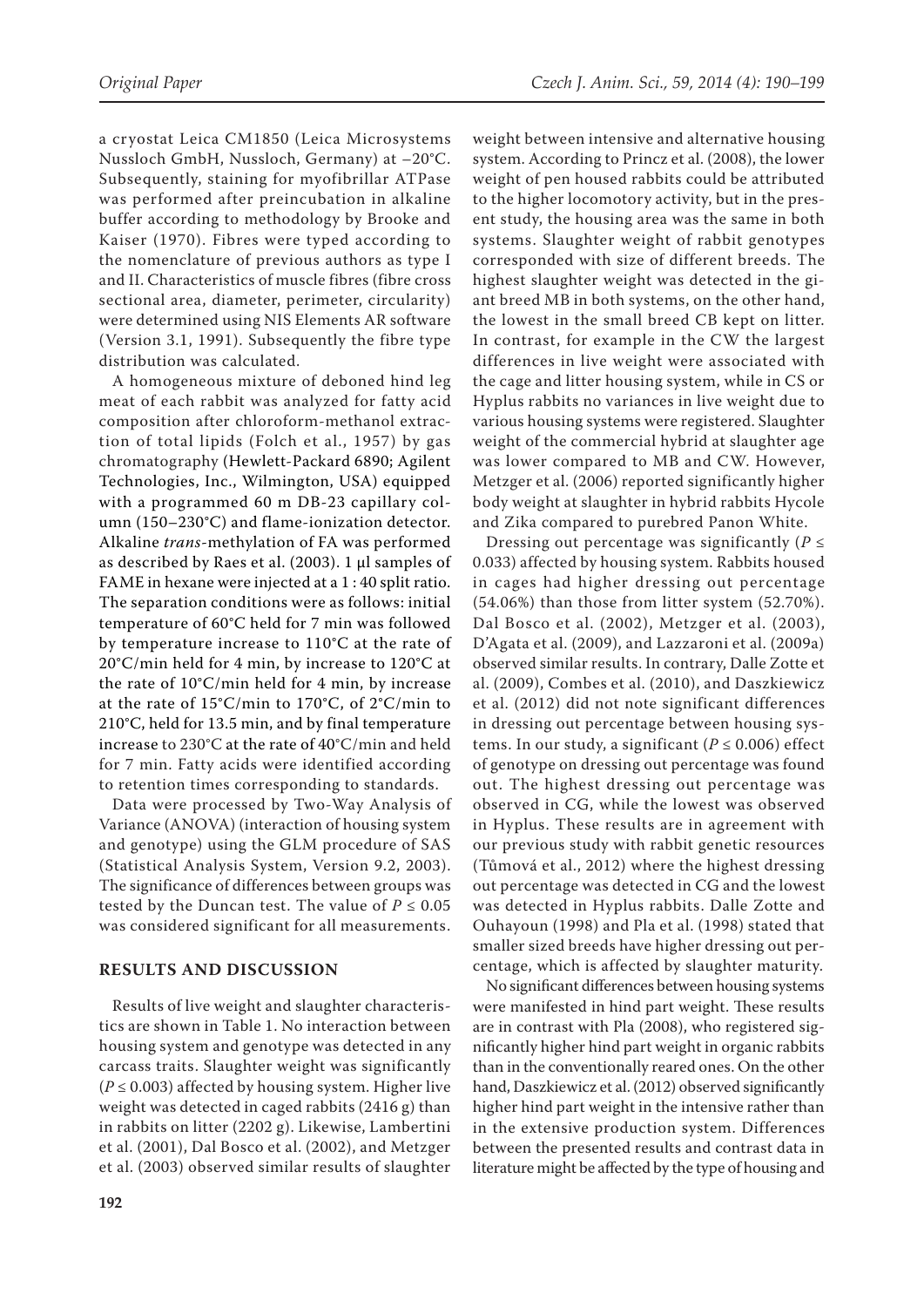|                           |                |                   |                    |                    | Slaughter characteristics (g) |                    |                |                             |                   |
|---------------------------|----------------|-------------------|--------------------|--------------------|-------------------------------|--------------------|----------------|-----------------------------|-------------------|
| Genotype                  | Housing        | live weight       | DOP(%)             | skin               | hind part                     | loin               | hind leg       | hind leg meat perirenal fat |                   |
| Cage                      |                | 2416 <sup>a</sup> | 54.06 <sup>a</sup> | 399.8 <sup>a</sup> | 668.1                         | 259.8 <sup>a</sup> | 408.6          | $322.8^a$                   | 27.0 <sup>a</sup> |
| Litter                    |                | $2202^b$          | 52.70 <sup>b</sup> | 349.1 <sup>b</sup> | 633.0                         | $188.4^{b}$        | 390.5          | $264.4^{b}$                 | 10.8 <sup>b</sup> |
| <b>RMSE</b>               |                | 521.09            | 2.92               | 88.05              | 155.84                        | 56.95              | 96.64          | 76.36                       | 11.0              |
| MB                        | cage<br>litter | 3217<br>3092      | 54.55<br>53.64     | 535.8<br>488.8     | 888.3<br>915.4                | 338.3<br>270.4     | 549.2<br>549.6 | 430.0<br>378.4              | 34.2<br>15.2      |
| CS                        | cage<br>litter | 2190<br>2156      | 54.42<br>52.07     | 365.0<br>355.1     | 591.7<br>620.8                | 250.8<br>198.2     | 341.7<br>375.1 | 276.7<br>264.7              | 35.0<br>12.4      |
| CSo                       | cage<br>litter | 2024<br>1770      | 54.70<br>53.88     | 358.0<br>304.5     | 560.0<br>508.0                | 203.0<br>144.0     | 358.0<br>322.5 | 284.0<br>231.0              | 22.0<br>7.1       |
| CW                        | cage<br>litter | 2804<br>2313      | 55.39<br>52.31     | 467.0<br>384.0     | 810.0<br>642.7                | 291.0<br>166.3     | 519.0<br>414.0 | 402.0<br>283.3              | 24.0<br>14.0      |
| MW                        | cage<br>litter | 2520<br>2222      | 50.37<br>53.15     | 346.7<br>332.7     | 626.7<br>631.0                | 246.7<br>182.7     | 381.7<br>396.0 | 306.7<br>277.3              | 23.3<br>9.8       |
| CG                        | cage<br>litter | 1933<br>1696      | 56.24<br>55.43     | 332.5<br>245.2     | 576.2<br>517.6                | 241.7<br>156.2     | 335.8<br>323.2 | 270.0<br>229.2              | 30.8<br>12.0      |
| CB                        | cage<br>litter | 2000<br>1670      | 52.64<br>51.57     | 375.0<br>281.5     | 530.0<br>457.8                | 206.7<br>134.0     | 323.3<br>284.0 | 263.3<br>198.0              | 13.3<br>5.4       |
| $Hy+$                     | cage<br>litter | 2482<br>2424      | 51.93<br>50.04     | 383.3<br>363.2     | 677.5<br>683.5                | 262.5<br>201.8     | 414.2<br>429.3 | 318.3<br>232.8              | 23.3<br>6.5       |
| <b>RMSE</b>               |                | 60.63             | 2.68               | 10.45              | 17.99                         | 7.73               | 11.13          | 9.33                        | 1.57              |
| Significance              |                |                   |                    |                    |                               |                    |                |                             |                   |
| Housing system            |                | 0.003             | 0.033              | < 0.001            | 0.120                         | < 0.001            | 0.177          | < 0.001                     | < 0.001           |
| Genotype                  |                | < 0.001           | 0.006              | < 0.001            | < 0.001                       | < 0.001            | < 0.001        | < 0.001                     | 0.067             |
| Housing $\times$ genotype |                | 0.752             | 0.642              | 0.590              | 0.409                         | 0.757              | 0.286          | 0.545                       | 0.844             |

Table 1. Carcass traits of intensively and alternatively housed rabbits of different genotypes

RMSE = root mean square error, DOP = dressing out percentage, MB = Moravian Blue, CS = Czech Spotted, CSo = Czech Solver, CW = Czech White, MW = Moravian White of Brown Eye, CG = Czech Gold, CB = Czech Black Guard Hair, HY+ = Hyplus  $a,bp \leq 0.05$ 

variable genotypes which were used in the studies. In addition, in our experiment, the same floor area was used in both housings. The weight of hind part corresponded with the size of breeds. The highest  $(P \le 0.001)$  weight of hind part was noted in the giant breed MB (915.4 g) and the lowest was noted in CB, which is a small breed (457.8 g). In contrast, Pla (1996) did not show considerable differences in this characteristic between breeds of large and medium body size.

The significantly ( $P \le 0.001$ ) highest loin weight was detected in caged rabbits (259.8 g) compared to those on litter (188.4 g). In contrary, Pla (2008) found out higher loin weight in organically produced rabbits compared to those produced under intensive housing system. The loin weight was significantly ( $P \le 0.001$ ) influenced also by genotype.

The highest loin weight exhibited the heaviest genotypes, MB and CW. These genotypes had a higher loin weight compared to the hybrid rabbit Hyplus. The lowest weight of this part showed CSo, which accords with the results by Metzger et al. (2006) or Paci et al. (2012a) who found higher loin in the local breeds than in the commercial hybrid.

As shown in Table 1, the significantly  $(P \le 0.001)$ highest hind leg meat weight was measured in rabbits from intensive housing system. These results are in contrast with Pla (2008), who stated higher hind leg meat weight in organically produced rabbits than in caged ones. The hind leg weight was significantly ( $P \leq 0.001$ ) related to genotype. The lowest weight of hind leg meat had CB, while the highest displayed MB and CW, whose hind leg meat weight was higher than that of Hyplus.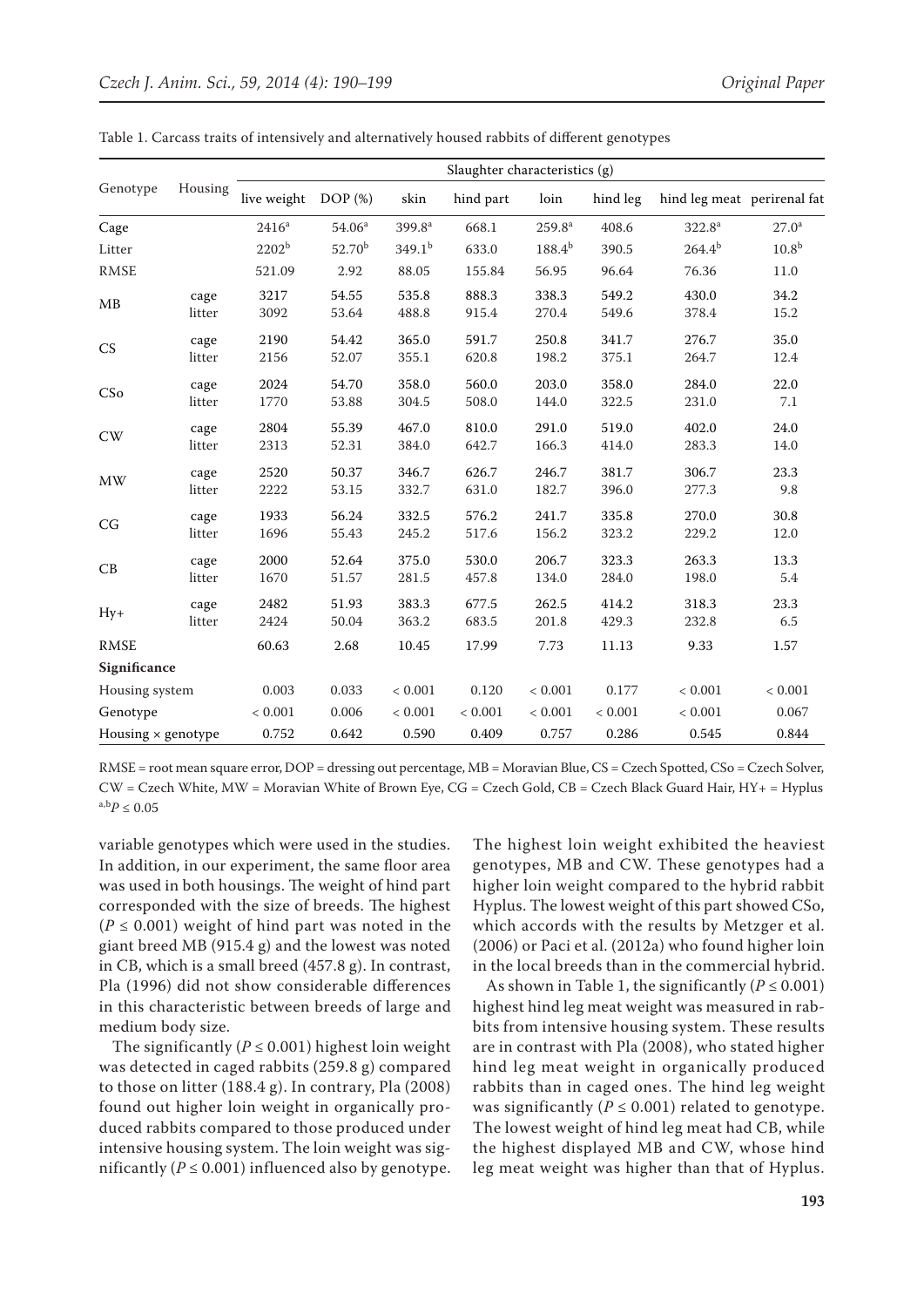|                        |                |                                      |                                           | Colour               |                                  |
|------------------------|----------------|--------------------------------------|-------------------------------------------|----------------------|----------------------------------|
| Genotype               | Housing        | pH                                   | $L^{\ast}$                                | $a^*$                | $h^*$                            |
| Cage system            |                | 6.55 <sup>a</sup>                    | 54.37                                     | $-1.37$ <sup>a</sup> | 7.66 <sup>b</sup>                |
| Litter                 |                | 6.39 <sup>b</sup>                    | 54.66                                     | $-2.77^{\rm b}$      | 9.01 <sup>a</sup>                |
| <b>RMSE</b>            |                | 0.17                                 | 4.53                                      | 0.95                 | 2.07                             |
| MB                     | cage<br>litter | $6.62^{ab}$<br>6.29 <sup>e</sup>     | $53.18^{d}$<br>$58.02^{a-c}$              | $-1.88$<br>$-3.24$   | $7.14^{bc}$<br>$9.18^{b}$        |
| $\mathbb{C}\mathbf{S}$ | cage<br>litter | $6.61^{a-c}$<br>$6.39$ <sup>de</sup> | $55.81^{a-d}$<br>$53.26^{d}$              | $-2.06$<br>$-2.76$   | $8.40^{bc}$<br>$8.46^{bc}$       |
| CSo                    | cage<br>litter | $6.46^{b-e}$<br>$6.33$ <sup>de</sup> | $52.65^{\text{de}}$<br>60.93 <sup>a</sup> | $-1.11$<br>$-2.00$   | $8.30^{bc}$<br>$12.47^{\rm a}$   |
| ${\rm\bf CW}$          | cage<br>litter | $6.57^{a-d}$<br>6.32 <sup>e</sup>    | $54.42^{b-d}$<br>$59.96^{ab}$             | $-0.71$<br>$-1.68$   | $7.53^{bc}$<br>$13.44^{\rm a}$   |
| MW                     | cage<br>litter | $6.66^{ab}$<br>6.26 <sup>e</sup>     | $58.81^{a-c}$<br>$55.71^{a-d}$            | $-1.61$<br>$-3.73$   | $7.78^{bc}$<br>$8.54^{bc}$       |
| $\mathbb{C}\mathbb{G}$ | cage<br>litter | 6.36 <sup>e</sup><br>$6.41^{c-e}$    | $51.89$ <sup>de</sup><br>$47.81^e$        | $-1.29$<br>$-2.45$   | $7.39^{bc}$<br>6.80 <sup>c</sup> |
| CB                     | cage<br>litter | $6.45^{a-e}$<br>$6.50^{a-e}$         | $55.25^{a-d}$<br>$55.16^{a-d}$            | $-1.80$<br>$-2.82$   | $8.27$ bc<br>$9.28^{b}$          |
| $Hy+$                  | cage<br>litter | 6.68 <sup>a</sup><br>$6.61^{a-c}$    | $55.32^{a-d}$<br>53.75 <sup>cd</sup>      | $-0.67$<br>$-3.04$   | 6.90 <sup>c</sup><br>$7.86^{bc}$ |
| <b>RMSE</b>            |                | 0.16                                 | 3.86                                      | 0.89                 | 1.77                             |
| Significance           |                |                                      |                                           |                      |                                  |
| Housing system         |                | < 0.001                              | 0.749                                     | < 0.001              | 0.002                            |
| Genotype               |                | 0.039                                | 0.009                                     | 0.020                | 0.016                            |
| Housing × genotype     |                | 0.047                                | 0.010                                     | 0.419                | 0.007                            |

Table 2. Effect of housing system and genotype on pH value and colour parameters of *biceps femoris*

RMSE = root mean square error, MB = Moravian Blue, CS = Czech Spotted, CSo = Czech Solver, CW = Czech White, MW = Moravian White of Brown Eye,  $CG = Czech Gold, CB = Czech Black Guard Hair, HY + = Hyplus$ 

 $L^*$  = lightness,  $a^*$  = redness,  $b^*$  = yellowness

 $a-e$ *P*  $\leq$  0.05

Also Metzger et al. (2006) detected higher hind leg weight in Panon White than in broiler rabbits.

Perirenal fat was significantly ( $P \le 0.001$ ) affected only by housing system. Lower weight of perirenal fat had rabbits housed on litter. Similar results were documented by Pla (2008) and Lazzaroni et al. (2009a) who stated that the lower perirenal fat might be related to higher activity of rabbits housed in pens. However, it seems that locomotory activity did not affect the amount of perirenal fat in the present case, because the housing area of both systems was the same. Lower amount of perirenal fat could be caused by the lower feed and energy intake due to the consumption of litter material, which can significantly impact renal fat deposition (Metzger et al., 2003).

Physical indicators of meat quality are shown in Table 2. Interactions between housing system and

genotype reflected in pH value of *biceps femoris* were registered. The highest significant ( $P \le 0.047$ ) pH was recorded in Hyplus rabbits in intensive housing system (6.68), on the other hand, the lowest value of pH was noted in MW (6.26) from alternative housing system. There is a lack of data about interaction of genotype and housing system in literature and interactions might have been influenced by differences in muscle fibre composition or glycolytic potential of genotype in different housing systems. Rabbits from cage system had significantly higher  $(P \le 0.001)$  pH value (6.55) than rabbits from litter (6.39) and this is consistent with Lazzaroni et al. (2009a) who measured pH in rabbits 1 h *post mortem*. Dal Bosco et al. (2002), Pla (2008), and Dalle Zotte et al. (2009) measured ultimate pH 24 h *post mortem* (pH<sub>u</sub>) and they stated significantly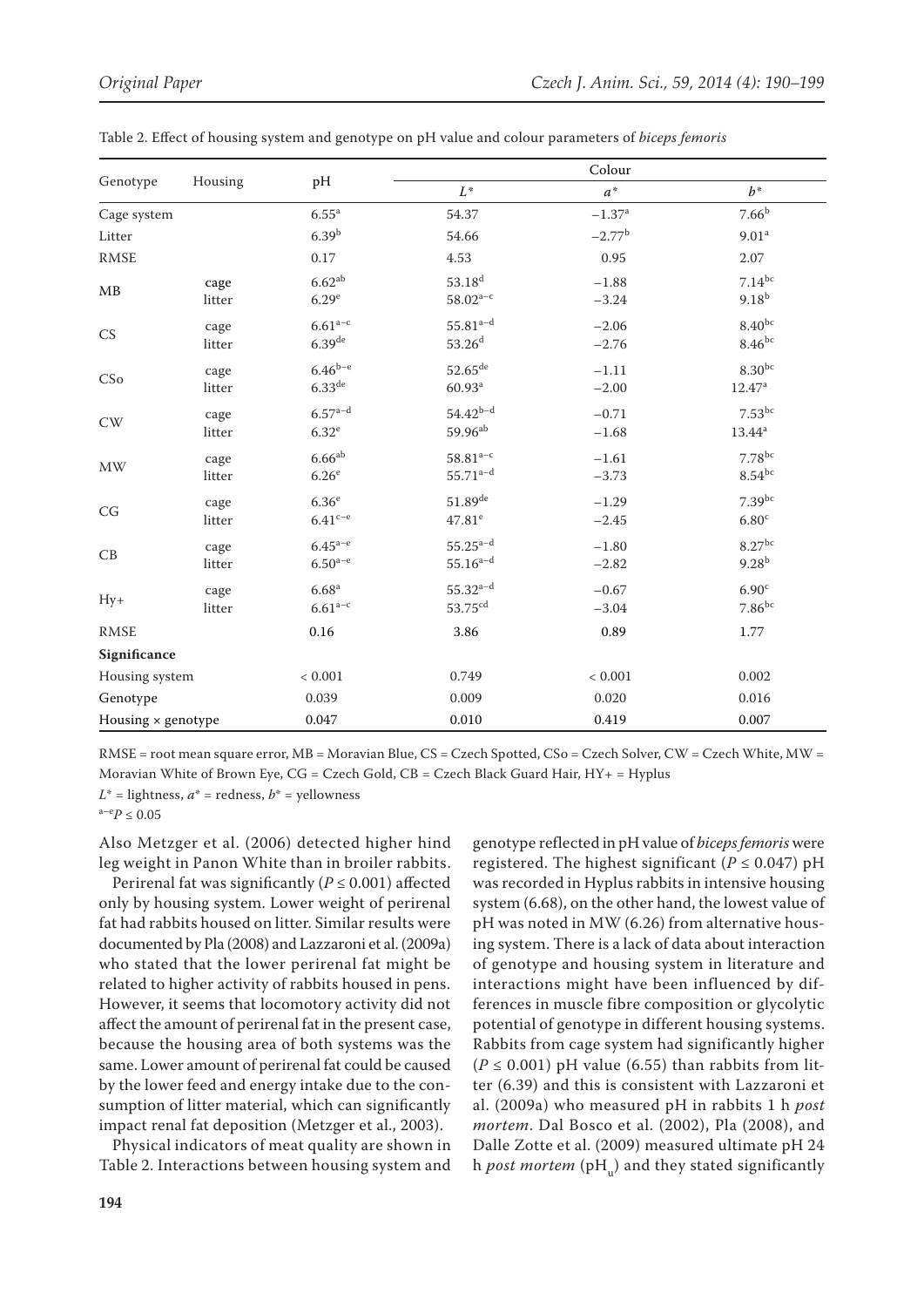| Genotype               | Housing        | <b>SFA</b>     | <b>MUFA</b>        | <b>PUFA</b>        | PUFA <sub>n-3</sub> | PUFA n-6           | PUFA $n-6:n-3$ | PUFA : SFA        |
|------------------------|----------------|----------------|--------------------|--------------------|---------------------|--------------------|----------------|-------------------|
| Cage system            |                | 36.18          | 36.94 <sup>a</sup> | $26.23^{b}$        | 3.11 <sup>b</sup>   | $23.12^{b}$        | 7.60           | $0.73^{\rm b}$    |
| Litter                 |                | 36.28          | $26.63^{b}$        | 36.73 <sup>a</sup> | 4.38 <sup>a</sup>   | 32.34 <sup>a</sup> | 7.58           | 1.02 <sup>a</sup> |
| <b>RMSE</b>            |                | 1.67           | 2.63               | 3.66               | 0.70                | 3.25               | 1.26           | 0.13              |
| MB                     | cage<br>litter | 35.20<br>36.78 | 37.33<br>28.03     | 26.78<br>34.87     | 3.32<br>4.51        | 23.45<br>30.36     | 7.20<br>7.09   | 0.76<br>0.96      |
| $\mathbb{C}\mathbf{S}$ | cage<br>litter | 37.51<br>38.05 | 38.85<br>29.36     | 23.03<br>32.09     | 2.94<br>3.32        | 20.10<br>28.77     | 7.09<br>8.66   | 0.62<br>0.84      |
| CSo                    | cage<br>litter | 36.55<br>37.54 | 39.40<br>26.83     | 23.44<br>35.28     | 2.83<br>3.89        | 20.61<br>31.39     | 7.32<br>8.27   | 0.65<br>0.94      |
| $\mathrm{CW}$          | cage<br>litter | 36.01<br>35.20 | 36.27<br>26.81     | 26.99<br>37.71     | 3.22<br>4.23        | 23.77<br>33.48     | 7.47<br>7.94   | 0.76<br>1.07      |
| <b>MW</b>              | cage<br>litter | 36.23<br>35.77 | 36.67<br>26.22     | 26.42<br>37.65     | 2.85<br>3.93        | 23.57<br>33.72     | 8.43<br>8.68   | 0.73<br>1.06      |
| CG                     | cage<br>litter | 36.14<br>34.74 | 35.15<br>24.42     | 28.30<br>40.48     | 2.93<br>4.63        | 25.10<br>35.85     | 8.76<br>7.77   | 0.78<br>1.17      |
| CB                     | cage<br>litter | 35.61<br>36.21 | 34.89<br>26.06     | 28.93<br>37.39     | 3.68<br>5.00        | 25.26<br>32.39     | 6.99<br>6.49   | 0.82<br>1.04      |
| <b>RMSE</b>            |                | 1.59           | 2.37               | 3.23               | 1.59                | 2.85               | 1.10           | 0.12              |
| Significance           |                |                |                    |                    |                     |                    |                |                   |
| Housing system         |                | 0.783          | < 0.001            | < 0.001            | < 0.001             | < 0.001            | 0.944          | < 0.001           |
| Genotype               |                | 0.068          | 0.002              | < 0.001            | < 0.001             | < 0.001            | 0.001          | 0.002             |
| Housing × genotype     |                | 0.397          | 0.678              | 0.621              | 0.502               | 0.520              | 0.197          | 0.525             |

|  |  |  |  |  | Table 3. Effect of housing system and genotype on hind leg meat FA profile (% of total FA) |  |
|--|--|--|--|--|--------------------------------------------------------------------------------------------|--|
|--|--|--|--|--|--------------------------------------------------------------------------------------------|--|

RMSE = root mean square error, MB = Moravian Blue, CS = Czech Spotted, CSo = Czech Solver, CW = Czech White, MW = Moravian White of Brown Eye, CG = Czech Gold, CB = Czech Black Guard Hair, HY+ = Hyplus, FA = fatty acids, SFA = saturated fatty acids, MUFA = monounsaturated fatty acids, PUFA = polyunsaturated fatty acids

SFA: C14:0, C15:0, C16:0, C17:0, C18:0, C20:0

MUFA: C14:1, C16:1 n-7, C18:1, C20:1 n-9, C22:1 n-9

PUFA: C18:2 n-6, C 18:3 n-6, C18:3 n-3, C20:2 n-6, C20:3 n-6, C20:4 n-6, C20:3 n-3, C20:5 n-3, C22:2 n-6, C22:4 n-6, C22:5 n-3, C22:6 n-3

PUFA n-3: C18:3 n-3, C20:3 n-3, C 20:5 n-3, C22:5 n-3, C22:6 n-3

PUFA n-6: C18:2 n-6, C18:3 n-6, C20:2 n-6, C20:3 n-6, C20:4 n-6, C22:2 n-6, C22:4 n-6

 $a,b$ *P*  $\leq$  0.05

higher  $pH_{\text{u}}$  in rabbits from cages than from pens. However, our results are in contrast with those of Lambertini et al. (2001) and Metzger et al. (2003), who did not show differences between rabbits from different housing systems in pH<sub>45</sub> or pH<sub>u</sub> of *longissimus lumborum*, respectively. The pH ( $P \le 0.039$ ) was also significantly affected by genotype, with higher values in Hyplus rabbits. This is consistent with Paci et al. (2012b), who determined higher  $pH_{45}$  in a commercial hybrid than in the Italian local population of rabbits. Differences in  $pH<sub>u</sub>$  between lines selected for variable traits were described by Hulot and Ouhayoun (1999) or Hernández and Gondret (2006). However, Paci et al. (2012a) did

not determine differences in pH<sub>u</sub> between local and hybrid rabbits.

Meat colour is a very important characteristic of meat quality directly influencing the consumers' choice. Meat colour is affected by myoglobin content, which differs mainly with fibre type distribution in muscle. In meat colour characteristics, interactions were observed in *L*\* (lightness) and *b*\* (yellowness) parameters of *biceps femoris*. The significantly lightest colour of *biceps femoris* was observed in CSo (60.93), the lowest in CG (47.81), both breeds kept on litter. The highest yellowness was measured in CW (13.44) kept on litter, while the lowest yellowness was detected in CG (6.80)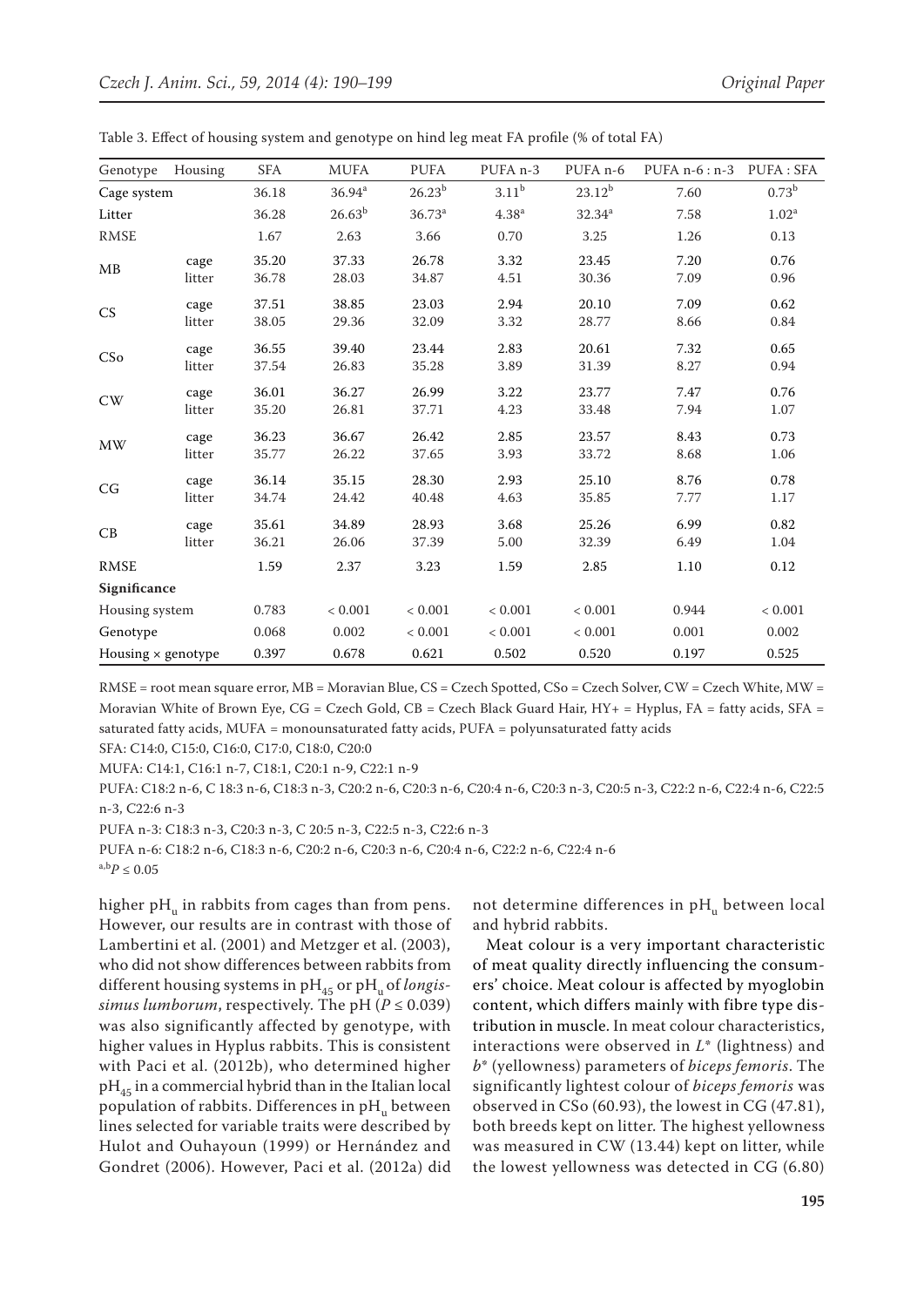|               | きりじこと せんこう                                                    |
|---------------|---------------------------------------------------------------|
|               |                                                               |
|               |                                                               |
|               |                                                               |
|               |                                                               |
|               |                                                               |
|               |                                                               |
|               |                                                               |
|               |                                                               |
|               |                                                               |
|               |                                                               |
|               |                                                               |
|               |                                                               |
|               |                                                               |
|               |                                                               |
|               |                                                               |
|               |                                                               |
|               |                                                               |
|               | l                                                             |
|               |                                                               |
|               |                                                               |
|               |                                                               |
|               |                                                               |
|               |                                                               |
|               |                                                               |
|               |                                                               |
|               |                                                               |
|               |                                                               |
|               |                                                               |
|               | ١                                                             |
|               |                                                               |
|               |                                                               |
|               |                                                               |
|               |                                                               |
|               |                                                               |
|               | theat of housing system and genotyne on muscale fibre charact |
|               |                                                               |
| ١             |                                                               |
| l             |                                                               |
|               |                                                               |
| $\frac{1}{2}$ |                                                               |
|               |                                                               |
|               |                                                               |

|                    |         |                                  |              |                        |             | Muscle fibre characteristics |                     |                |            |       |                             |
|--------------------|---------|----------------------------------|--------------|------------------------|-------------|------------------------------|---------------------|----------------|------------|-------|-----------------------------|
| Genotype           | Housing | cross sectional area $(\mu m^2)$ |              | diameter (µm)          |             | perimeter (µm)               |                     | circularity    |            |       | fibre type distribution (%) |
| Muscle fibre type  |         |                                  | $\Box$       | $\overline{ }$         | $\Box$      | $\overline{\phantom{0}}$     | $\Box$              | $\overline{ }$ | $\Box$     |       | $\equiv$                    |
| Cage system        |         | 1946.1                           | 2680.3ª      | 48.89                  | 56.63ª      | 168.58                       | 215.86 <sup>a</sup> | 0.85           | $0.68^{b}$ | 6.88  | 93.12                       |
| Litter             |         | 1896.1                           | $1577.8^{b}$ | 48.25                  | $42.95^{b}$ | 167.14                       | 156.84 <sup>b</sup> | 0.84           | $0.76^{a}$ | 5.81  | 94.19                       |
| <b>RMSE</b>        |         | 734.9                            | 1428.3       | 9.05                   | 14.26       | 31.11                        | 81.42               | 0.08           | 0.16       | 3.29  | 3.29                        |
|                    | cage    | $1682.8^{c-e}$                   | 2675.5       | $45.60^{c-e}$          | 56.49       | $159.6^{\rm cd}$             | 216.7               | 0.82           | 0.74       | 4.60  | 95.40                       |
| МB                 | litter  | $2606.4^{\rm ab}$                | 1805.1       | $56.93\mathrm{^{ab}}$  | 46.37       | 199.0 <sup>a</sup>           | 173.8               | 0.81           | 0.72       | 6.32  | 93.68                       |
|                    | cage    | 2044.2bc                         | 2921.1       | $50.65^{bc}$           | 59.74       | $181.3^{\rm ab}$             | 249.3               | 0.79           | 0.70       | 6.26  | 93.74                       |
| S                  | litter  | $1929.3^{b-e}$                   | 1469.1       | $48.80^{\rm bc}$       | 41.06       | $170.0^{\rm bc}$             | 149.8               | 0.83           | 0.76       | 4.92  | 95.08                       |
| CSo                | cage    | 1945.5 <sup>cd</sup>             | 3258.4       | $49.07^{\rm bc}$       | 62.96       | $169.9^{bc}$                 | 251.4               | 0.84           | 0.68       | 7.92  | 92.08                       |
|                    | litter  | $2144.9^{a-e}$                   | 1573.2       | $51.99^{a-e}$          | 43.46       | $177.3^{a-d}$                | 161.5               | 0.85           | 0.74       | 6.59  | 93.41                       |
| Š                  | cage    | $1865.3^{b-e}$                   | 2678.6       | $48.16^{\mathrm{b-e}}$ | 56.25       | $158.3^{\mathrm{b-e}}$       | 209.3               | 0.91           | 0.76       | 9.59  | 90.41                       |
|                    | litter  | $2186.1^{a-e}$                   | 1599.1       | $52.08^{a-d}$          | 43.54       | $175.5^{a-c}$                | 158.6               | 0.87           | 0.77       | 8.60  | 91.40                       |
|                    | cage    | 1685.6 <sup>de</sup>             | 2506.9       | $45.94c-e$             | 55.15       | $164.5^{\rm b-d}$            | 208.9               | 0.83           | 0.58       | 7.10  | 92.90                       |
| <b>NN</b>          | litter  | 1541.1 <sup>c-e</sup>            | 1533.3       | $43.85^{c-e}$          | 43.01       | $150.4^{b-e}$                | 155.6               | $\rm 0.84$     | 0.77       | 4.59  | 95.41                       |
| CG                 | cage    | $2023.2^{bc}$                    | 2784.2       | $49.62^{bc}$           | 57.38       | 194.5 <sup>a</sup>           | 255.9               | 0.88           | 0.64       | 6.98  | 93.02                       |
|                    | litter  | $1623.8^{\circ -e}$              | 1461.2       | $44.95^{c-e}$          | 41.24       | $156.0^{\rm b-e}$            | 150.3               | 0.83           | 0.76       | 4.84  | 95.16                       |
| G                  | cage    | 2573.1ª                          | 2425.2       | 56.19 <sup>a</sup>     | 53.78       | 195.0ª                       | 190.2               | 0.84           | 0.70       | 7.78  | 92.22                       |
|                    | litter  | 1219.6 <sup>e</sup>              | 1196.5       | $38.68^{\circ}$        | 37.20       | $130.2^e$                    | 132.2               | 0.87           | 0.80       | 4.88  | 95.12                       |
|                    | cage    | 1458.1°                          | 2257.0       | $42.62^{\rm de}$       | 52.15       | $144.1^{\rm de}$             | 193.1               | 0.86           | 0.73       | 6.89  | 93.11                       |
| $Hy+$              | litter  | $2239.2^{a-c}$                   | 1983.8       | $52.99^{a-c}$          | 48.61       | $182.2^{a-c}$                | 176.6               | 0.84           | 0.76       | 7.39  | 92.61                       |
| <b>RMSE</b>        |         | 678.6                            | 1400.9       | 33<br>$\infty$         | 13.93       | 25.18                        | 78.07               | 0.07           | 0.15       | 3.43  | 3.43                        |
| Significance       |         |                                  |              |                        |             |                              |                     |                |            |       |                             |
| Housing system     |         | 0.685                            | $< 0.001$    | 671<br>$\dot{\circ}$   | $< 0.001$   | 0.769                        | $< 0.001$           | 0.372          | $< 0.001$  | 0.188 | 0.188                       |
| Genotype           |         | $< 0.001$                        | $< 0.001$    | 0.001                  | $< 0.001$   | $< 0.001$                    | 0.001               | ${}_{< 0.001}$ | $< 0.001$  | 0.657 | 0.657                       |
| Housing × genotype |         | 0.001                            | 0.563        | 0.001<br>$\vee$        | 0.224       | $< 0.001$                    | 0.142               | 0.551          | 0.268      | 0.867 | 0.867                       |

**196**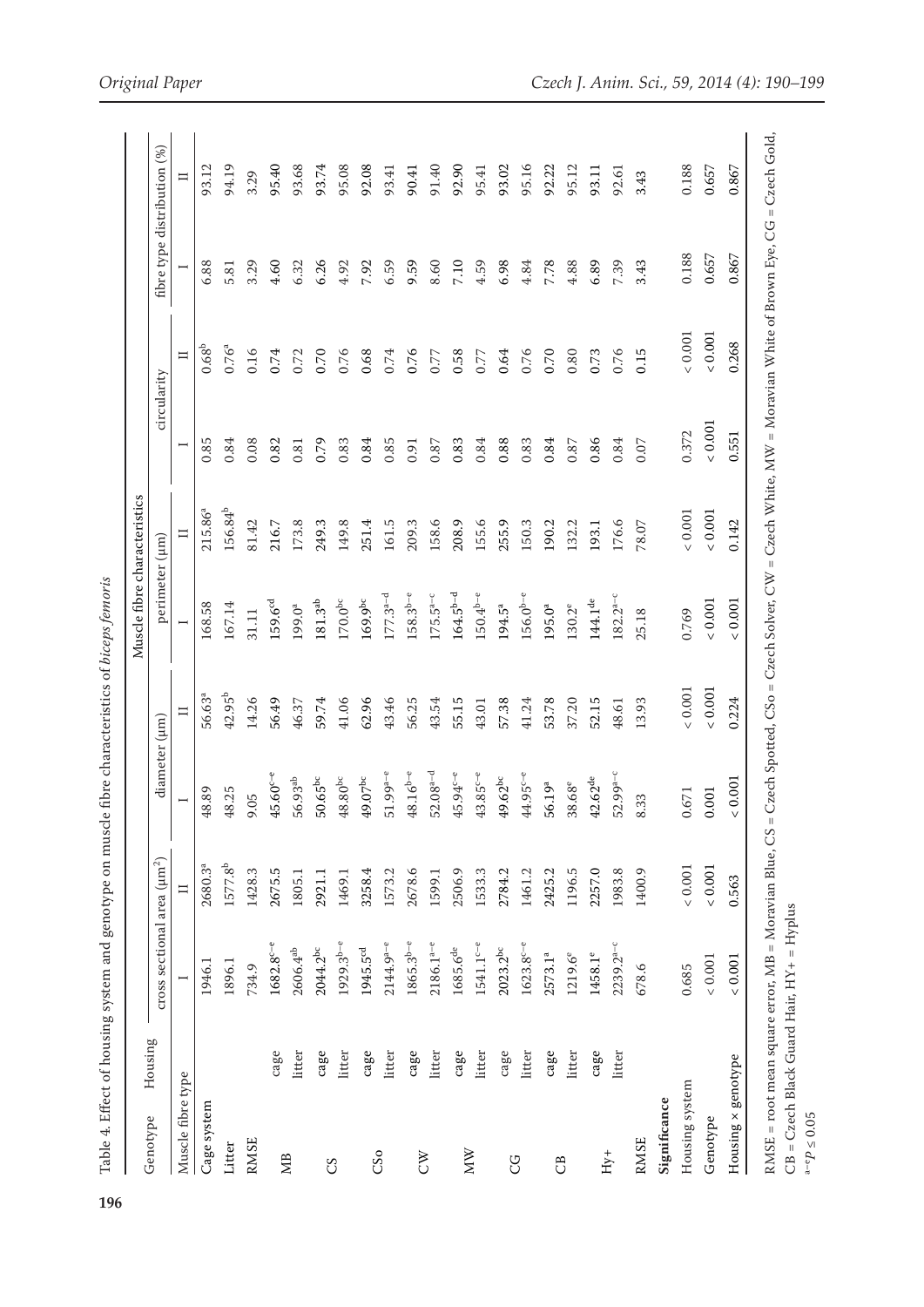kept also on litter and in caged Hyplus (6.90). There were no significant differences between cage system and litter as concerns lightness, but yellowness was significantly ( $P \le 0.002$ ) higher in rabbits housed on litter. Concordantly, Lambertini et al. (2001), Pla (2008), Dalle Zotte et al. (2009), Lazzaroni et al. (2009a), Combes et al. (2010), and Daszkiewicz et al. (2012) did not find differences in meat colour measured 24 or 48 h *post mortem* between pen and cage housed rabbits. Meat colour characteristics were significantly affected by genotype ( $P \le 0.009$ , *P* ≤ 0.020, *P* ≤ 0.018 for *L*<sup>\*</sup>,  $a$ <sup>\*</sup>,  $b$ <sup>\*</sup>, respectively). The highest (*P* ≤ 0.009) lightness of *biceps femoris* had CW and MW, while the lowest CG rabbits. The Hyplus rabbits had average values of lightness comparable to those of local breeds. In comparison, Paci et al. (2012a) reported significantly higher *L*\* value in Hyplus than in a local breed. However, Szulc et al. (2012) did not find differences between purebreed and crossbreed in pigs.

FA profile of hind leg meat (Table 3) was influenced by the interaction between genotype and housing system. The SFA content was not affected by selected factors, which is consistent with findings of Lazzaroni et al. (2009b), who detected similar SFA content in *longissimus lumborum* muscle of animals from cages and littered pens. On the other hand, Pla (2008) found higher SFA in conventionally compared to organically produced rabbits. Dalle Zotte et al. (2009) detected higher SFA in pen-reared than in caged animals. The meat of rabbits reared in cages had significantly higher ( $P \le 0.001$ ) monounsaturated fatty acids (MUFA) and lower PUFA contents than that of animals housed on litter. Similar results observed also Dal Bosco et al. (2002), Pla (2008), and Lazzaroni et al. (2009b). Small breeds (CG and CB) had lower MUFA ( $P \le 0.002$ ) and higher PUFA ( $P \le$ 0.001) contents than the medium and giant breeds. Higher ( $P \le 0.001$ ) contents of n-3 and n-6 PUFA were found in rabbits housed on litter, which agrees with the findings of Pla (2008) and Lazzaroni et al. (2009b). The n-6/n-3 ratio was the same in caged animals as well as in those kept on litter. Likewise, Dalle Zotte et al. (2009) did not find significant differences among various housing systems. In agreement with Lazzaroni et al. (2009b), alternatively reared rabbits had also higher ( $P \le 0.001$ ) PUFA : SFA ratio than rabbits from the cage system. Higher PUFA : SFA ratio indicates a better quality of meat. The variances in fatty acid profile in rabbits from different housing systems could be due to lower renal fat in rabbits housed on litter because the

amount of fat affects meat fatty acid composition, with increasing fatness the levels of SFA and MUFA go up faster than does the content of PUFA, which declines depending on the changes of the PUFA : SFA ratio (De Smet et al., 2004).

Muscle fibre parameters of *biceps femoris* are shown in Table 4. A significant  $(P \le 0.001)$  interaction was found in cross sectional area (CSA) in muscle fibres of type I. The highest CSA was recorded in CB from cage system  $(2573.1 \text{ }\mu\text{m}^2)$ while the lowest CSA  $(1219.6 \mu m^2)$  in animals kept on litter. Contrary, there were no interactions between housing system and genotype in muscle fibres of type II. However, this parameter was significantly ( $P \le 0.001$ ) affected by housing system. Rabbits from cages had higher CSA of type I muscle fibres (2680.3  $\mu$ m<sup>2</sup>) than rabbits from litter (1577.8  $\mu$ m<sup>2</sup>). In caged animals, muscle fibres of type II had larger CSA compared to fibres of type I, while in animals on litter the values were opposite. This is consistent with Gondret et al. (2002) and Dalle Zotte et al. (2005), who detected larger CSA in muscle fibres of type II than of type I. Volek et al. (2012) found that rabbits kept at the lower stocking density had significantly smaller CSA of type I fibres compared to rabbits kept at the higher stocking density. CSA of both types of muscle fibres were affected  $(P \le 0.001)$  by genotype. The largest CSA were measured in MB for both types of muscle fibres, while the smallest areas were identified in MW for type I and in CB for type II. Contradictory to our results, Bianospino et al. (2008) did not reveal differences between genetic groups, although the values of CSA were numerically higher in the crossbred rabbits than in the straightbred ones. A smaller area of muscle fibres is generally found in smaller rabbit breeds and it can be associated with higher meat tenderness. For example, Gondret et al. (2002) or Choi et al. (2013) concluded that increase of the muscle fibres CSA is correlated with live weight. Likewise, Larzul et al. (2005) and Lefaucher (2010) stated that the increasing size of muscle fibres is due to selection of rabbits for growth and live weight.

Significant ( $P \le 0.001$ ) interactions between the housing system and genotype were discovered as concerns diameter and perimeter of type I muscle fibres. The largest diameter and perimeter had MB housed on litter (diameter 56.93 μm, perimeter 199 μm), while the smallest diameter (38.68 μm) and perimeter  $(130.2 \,\mu\text{m})$  was in CB also from litter system. In the present study, housing system did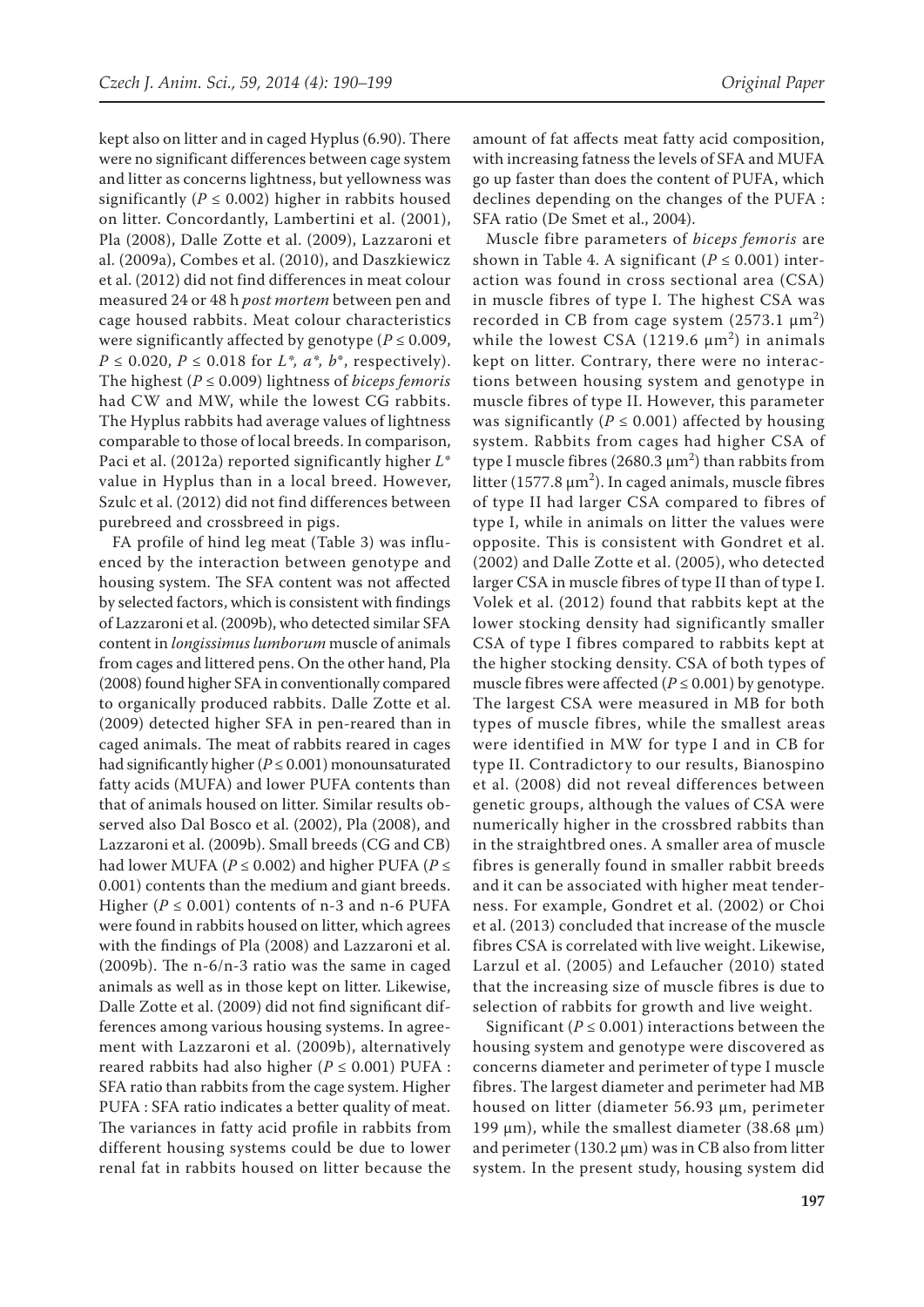not affect diameter and perimeter of type I muscle fibres. However, in fibres of type II a significantly larger diameter ( $P \le 0.001$ ) and perimeter ( $P \le 0.001$ ) were detected in rabbits kept in cages. Diameter and perimeter are two characteristics describing muscle fibres. The size of muscle fibres is determined by the diameter, perimeter, and cross sectional area. With increasing diameter or perimeter the number of muscle fibres decreases. Generally, muscle fibres of type I have smaller diameter compared to type II.

The fibre type distribution was not affected by any of the monitored parameters. Caged rabbits had insignificantly higher share of type I muscle fibres than of type II muscle fibres if compared to rabbits from litter system. Ouhayoun (1998) stated that the greater locomotory behaviour of alternatively housed rabbits should enhance oxidative metabolism. Volek et al. (2012) detected a significant impact of the stocking density on muscle fibre distribution with lower percentage of type II fibres and higher percentage of type I fibres exhibited by rabbits reared at lower stocking density. However, in the current study stocking density was the same and the effect of housing was not determined.

## **CONCLUSION**

Finally, it can be concluded that alternative housing system resulted in lower slaughter weight, weight of carcass parts except hind part and hind legs. Significant interactions between housing system and genotype were reflected in pH value, and lightness and yellowness of *biceps femoris*. Meat of alternatively reared rabbits had lower MUFA and higher PUFA content compared with that of caged animals. Significant interactions were detected in histological characteristics of type I muscle fibres, while fibres of type II were affected either by genotype or the housing system. Rabbits from cage housing system had significantly larger cross sectional area of type II muscle fibres, whereas fibre type distribution was not affected by any of the classification parameters.

### **REFERENCES**

- Bianospino E., Moura A.S.A.M.T., Wechsler F.S., Fernandes S., Dal-Pai-Silva M. (2008): Age-related changes in muscle fiber type frequencies and cross-sectional areas in straightbred and crossbred rabbits. Animal, 2, 1627–1632.
- Blasco A., Ouhayoun J. (1996): Harmonization of criteria and terminology in rabbit meat research. Revised proposal. World Rabbit Science, 4, 93–99.
- Brooke M.H., Kaiser K.K. (1970): Muscle fiber types: How many and what kind? Archives of Neurology, 23, 369–379.
- Cavani C., Petracci M., Trocino A., Xiccato G. (2009): Advances in research on poultry and rabbit meat quality. Italian Journal of Animal Science, 8 (Suppl. 2), 741–750.
- Choi Y.M., Nam K.W., Choe J.H., Ryu Y.C., Wick M.P., Lee K., Kim B.C. (2013): Growth, carcass, fiber type, and meat quality characteristics in Large White pigs with different live weights. Livestock Science, 155, 123–129.
- Combes S., Postollec G., Cauquil L., Gidenne T. (2010): Influence of cage or pen housing on carcass traits and meat quality of rabbit. Animal, 4, 295–302.
- D'Agata M., Preziuso G., Russo C., Dalle Zotte A., Mourvaki E., Paci G. (2009): Effect of an outdoor rearing system on the welfare, growth performance, carcass and meat quality of a slow-growing rabbit population. Meat Science, 83, 691–696.
- Dal Bosco A., Castellini C., Bernardini M. (2000): Productive performance and carcass and meat characteristics of cageor pen-raised rabbits. World Rabbit Science, 8, 579–583.
- Dal Bosco A., Castellini C., Mugnai C. (2002): Rearing rabbits on a wire net floor or straw litter: behaviour, growth and meat qualitative traits. Livestock Production Science, 75, 149–156.
- Dalle Zotte A. (2002): Perception of rabbit meat quality and major factors influencing the rabbit carcass and meat quality. Livestock Production Science, 75, 11–32.
- Dalle Zotte A., Ouhayoun J. (1998): Effect of genetic origin, diet and weaning weight on carcass composition, muscle physicochemical and histochemical traits in the rabbit. Meat Science, 50, 471–478.
- Dalle Zotte A., Szendrö Zs. (2011): The role of rabbit meat as functional food. Meat Science, 88, 319–331.
- Dalle Zotte A., Rémignon H., Ouhayoun J. (2005): Effect of feed rationing during post weaning growth on meat quality, muscle energy metabolism and fibre properties of biceps femoris muscle in the rabbit. Meat Science, 70, 301–306.
- Dalle Zotte A., Princz Z., Metzger Sz., Szabó A., Radnai I., Biró-Németh E., Orova Z., Szendrö Zs. (2009): Response of fattening rabbits reared under different housing conditions. 2. Carcass and meat quality. Livestock Science, 122, 39–47.
- Daszkiewicz T., Gugolek A., Janiszewski P., Kubiak D., Czoik M. (2012): The effect of intensive and extensive production systems on carcass quality in New Zealand white rabbits. World Rabbit Science, 20, 25–32.
- De Smet S., Raes K., Demeyer D. (2004): Meat fatty acid composition as affected by fatness and genetic factors: A review. Animal Research, 53, 81–98.
- Folch J.M., Lees M., Sloane-Stanley G.H. (1957): A simple method for the isolation and purification of total lipids from animal tissues. Journal of Biological Chemistry, 226, 497–509.